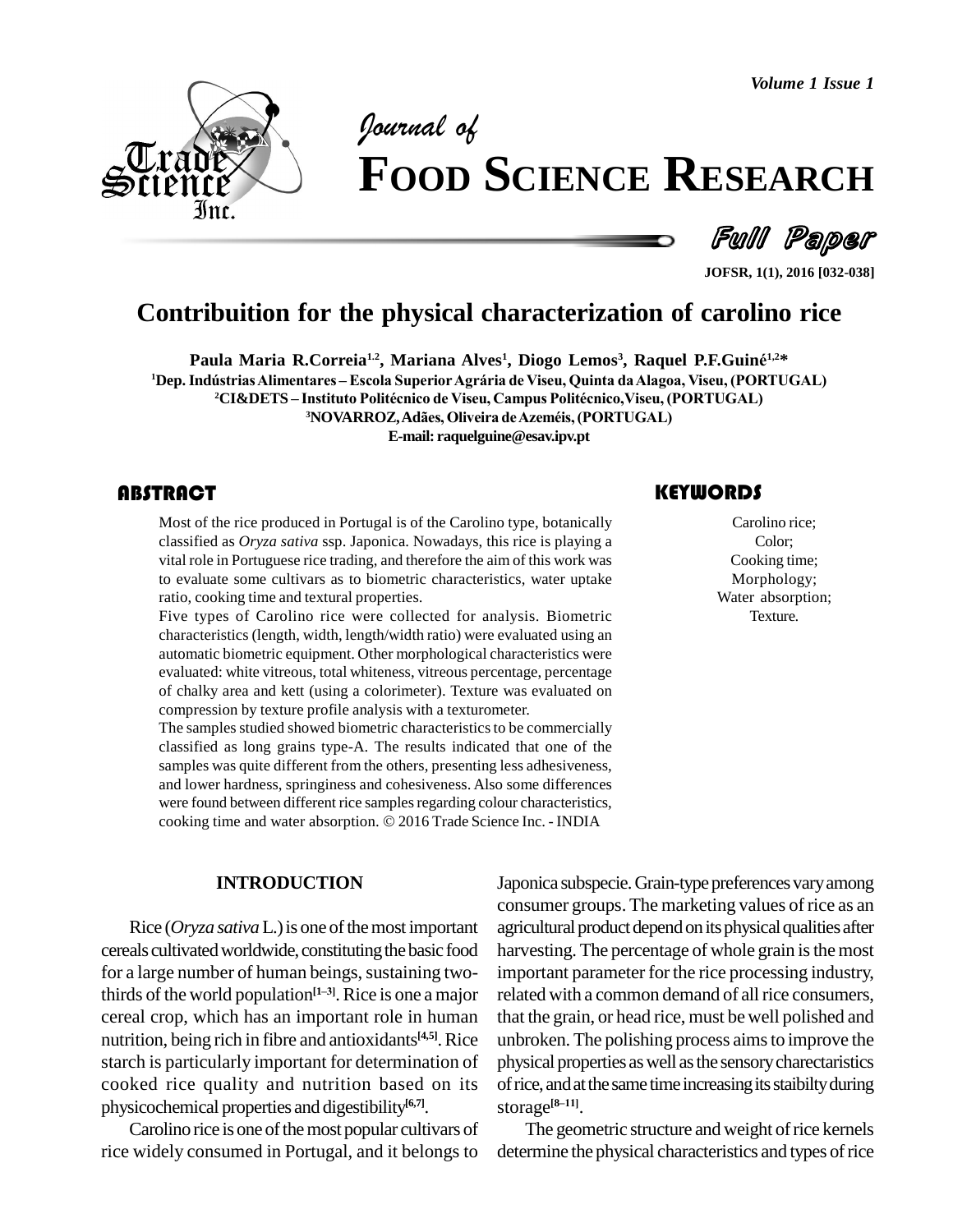#### **MATERIALS & METHODS**

grains (shape, volume and density). Grain shape, considering the length and the ratio of kernel length to kernel width, is used by the rice industry in Portugal to Sampli classifyrice into three types:short orround grain (length  $\leq$  5.2 mm and length/width ratio  $<$  2.0), medium grain (length between 5.2 and 6 mm and length/width ratio  $\lt$  number<br>3), and long grain rice existing in two groups, one with confider<br>length > 6 mm and length/width ratio of 2–3, and other 3), and long grain rice existing in two groups, one with with length  $>$  6 mm and length/width ratio  $<$  3<sup>[12,13]</sup>.

The economic value of rice depends on its cooking and processing quality, which can be measured in terms ofwater uptake ratio, grain elongation during cooking, solids in cooking water, cooking time<sup>[14]</sup> and texture **B** of water uptake ratio, grain elongation during cooking,<br>solids in cooking water, cooking time<sup>[14]</sup> and texture B<br>properties. Furthermore, consumers' choice of rice evalue varieties is largely based on grain and cooking qualities. Rice quality differs according to the variety and processing method used. The differences in quality, which are mainly attributed to differences in colloidal structure and the extent of swelling of any variety of rice on cooking have always been used as index of quality **[14]**.

Within an individual rice particle, various processes occur during cooking. The heating, water uptake and swelling of the rice particle, all involve diffusive processes<sup>[15]</sup>. When water is present at sufficiently high Cooki temperatures, the starch undergoes a gelatinization transformation. Many rice studies have concentrated method<br>on the soaking of rice grains at fixed temperatures or<br>the parboiling process. For temperatures below 50 $^{\circ}$ C, on the soaking of rice grains atfixed temperatures or the grains absorb a limited amount of water up to approximately 30% moisture content(wet basis).The resulting grains are not cooked because the starch has not undergone gelatinisation<sup>[16]</sup>. From common experience with small samples, it is known that soaking rice grains in water at 25°C for about one hour is **Water** experience with small samples, it is known that soaking rice grains in water at  $25^{\circ}$ C for about one hour is required before cooking at temperatures above  $70^{\circ}$ C for 20 minutes or more. As water is taken up by a rice particle, the starch granules undergo a gelatinization process, the term generally used to describe the swelling and hydration of the granular starch<sup>[17]</sup>.

The objective of this work was, therefore, to evaluate five commercial Carolino rice cultivars traded and consumed in Portugal, in relation to biometric characteristics, water uptake ratio, cooking time and texture properties.

#### **Sampling**

Five types of Carolino rice were collected from the Portuguese trade market, and theywere coded with a number (the cultivar list was not revealed due to confidentiality). Flours were produced for texture measurements using a SK 100 Cross Beater Retsch hammer mill with a 1 mm sieve. After, they were sieved through a 0.5 mmsieve.

#### **Biometric characteristics**

Biometric characteristics of all rice grains were evaluated, using an automatic S21 (LKL, Brazil) biometric equipment and a C-300 (Kett, USA) colorimeter.The evaluated characteristics were length, width, and length/ width ratio. Other morphological characteristics were evaluated: white vitreous, total whiteness, vitreous percentage, percentage of chalky area and kett. These determinations were done using an automatic S21 (LKL, Brazil) biometric equipment and aC-300 (Kett, USA) colorimeter.An average of 700 grains for each cultivar were analysed regarding these characteristics.

#### **Cooking time**

This was determined according to Oko et al. **[14]** methodologywith some modifications. 50 g of whole rice kernels from each sample were boiled in 500 ml distilled water. After 10 minutes 20 kernels were removed at one minute intervals until cooking. The cooking timewasfinish when cooked rice was pressed between two glass plates until no white core was left. This procedure was done three times for each sample.

#### **Water absorption ratio**

This was determined also following the procedure described by Oko et al. **[14]** with some modifications. 100.0 g of whole rice kernels from each Carolino rice sample were cooked in a 1000 ml distilled boiling water bath. The cooking time for each sample was in accordance with the cooking time already determined. After cooking, the samples were drained by removing the superficial water from the cooked rice. The cooked samples were then weighed accurately and the water uptake ratio was calculated as the ratio of final cooked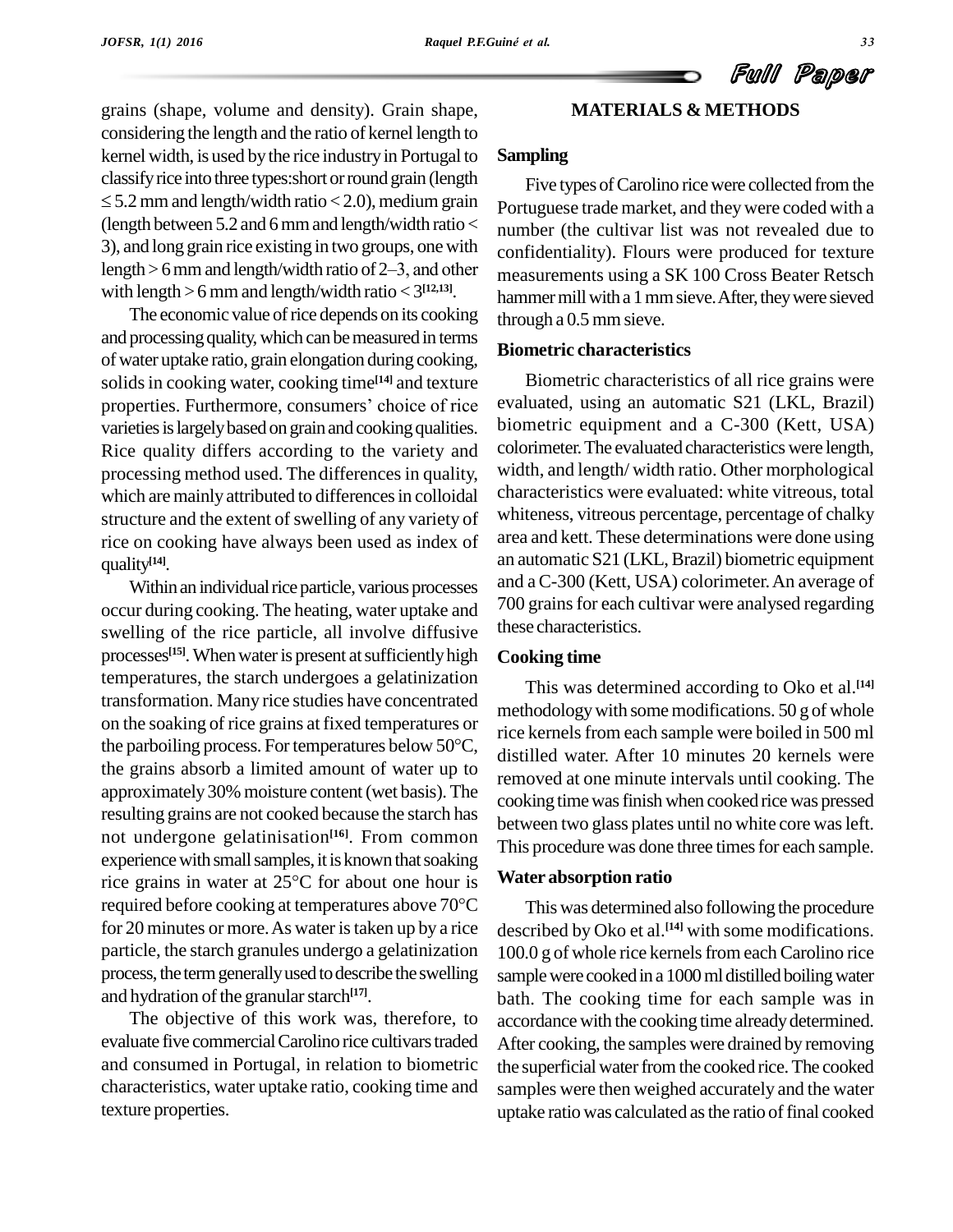## Full Paper

weight to uncooked weight.

It was also measured the water absorption ratio

after 13 minutes boiling for all the aromatic rice samples. These procedures were done three times for each sample.

#### **Texture properties**

The texture profile analysis (TPA) for aromatic rice gels was made by a texturometer (TA.XT.Plus from Stable Micro Systems). The rice samples were prepared according to CEE Regulation n.  $\frac{0}{2}$  2580<sup>[18]</sup>, ana and a cake with 4 cm high and 5 cm diameter was shaped inside a specific mold made purposely forthis experiment.The texture profile analysiswas carried out by a two cycle compression test done with a flat P/75 probe and a load cell of 30 kg. The pre-test, test and post-test speed was 1 mm/s and the distance was 2 mm. TPAs were performed in 10 rice cakes for each sample and the textural properties measured werhardness, adhesiveness, resilience, cohesiveness, springiness and chewiness.

The extrusion forcewas also determined according to ISO 11747:2012 **[19]**. The extrusion force test was done with a rice extrusion rig (probe HDP/RE) and a  $\overline{a}$ load cell of 50 kg. For this the cooked rice was  $\frac{1}{6}$ introduced into the extrusion rig for analysis. The test  $\frac{1}{5}$ mode was compression and the settings were  $1.6$  mm/ $\frac{4}{9}$ s for test speed and 52 mm for distance. Also in this  $\frac{1}{3}$ case 10 replications were made.

#### **Statistical analysis**

The results are presented as mean value and  $\overline{\phantom{a}}$ corresponding standard deviation for each case. Pearson correlation coefficients $(r)$  for the relationships between properties were calculated. Results were analysed using the SPSS® for Windows version  $21.0$   $\blacksquare$  Total whiteness  $\blacksquare$  Vitrea whiteness  $\blacksquare$  Plastered area (%)  $\blacksquare$  % Vitrea  $\blacksquare$  kett software.

#### **RESULTS & DISCUSSION**

The length of the analysed samples of Carolino rice <sup>80</sup> varied between 6.05 mm for sample C5 and 6.60 mm  $\frac{40}{100}$ for sample C3, and the width varied from 2.27 mm in  $\sigma$ sample C4 to 2.59 mm in sample C3 (Figure 1).<br>Therefore, the sample C3 was the one with bigger grains, for showing higher values in both dimensions. However,

sample C4 was that with the biggest ratio length/width (2.82). Still, all the samples analysed are commercially classified as long grains type-A, because they present a length higher than 6 mm and the ratio length/width lower than  $3$  mm, but higher than  $2$  mm (Figure 1). The length and the ratio length/width presented an inverse association, with a correlation coefficient of  $r = -0.87$ (correlation significant at the 0.05 level).

The C5 sample presented the highest total whiteness (190) and vitrea whiteness(131) among the samples analysed, but a low plastered area (16%) (Figure 2). The Carolino rices showed a great discrepancy in the plastered area results, varying from 13% and 40%, for samples C1 and C2 respectively.There was a perfect negative relation between the percentage of vitrea area and the percentage of plastered area  $(r = -1.00)$  $(correlation significant at the 0.01 level).$  The correlation analysis also revealed a strong correlation between the total and vitrea whiteness ( $r^2$ =0.74), and it was observed some variability in the color measurements. For all the samples the kett parameter (whiteness of all grain) showed high values, between 36 and 46, respectively



**Figure 1 :Length, width and length/width ratio of Carolino rice samples**



**Carolino rice samples**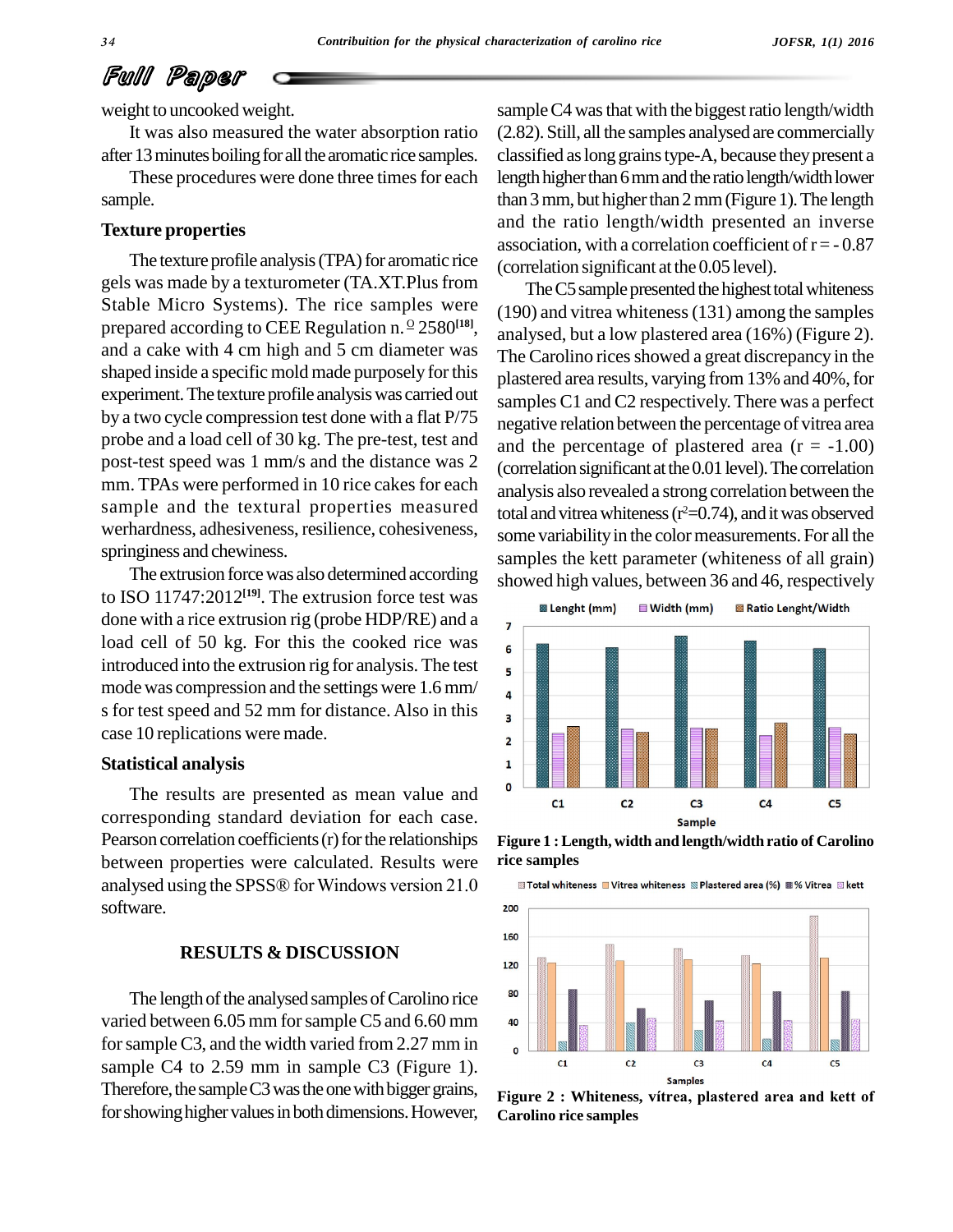for samples C1 and C2. Kett showed a moderate correlation with cooking time ( $r = 0.66$ ). The degree of milling or polishing (e.g. polishing time and polishing pressure) is an important factor that influences the quality of milled rice. Excessive polishing often leads to a high degree of breakage and also the nutritive value is reduced considerably comprising a significant loss of natural fibre<sup>[20]</sup>. In contrast, a low degree of milling can increas yield a low-quality head rice which will reduce its market value as a result of the incomplete removal of the aleurone layers from the kernel<sup>[15]</sup>. The milling operation to evalu will influence morphological characteristics as white vitreous, total whiteness, vitreous percentage chalky area, and kett(reflective index). These characteristics could be changed after cooking, as it is the case of chalkiness. The chalkiness is an important physical property as it can determine whether a particular rice sample attracts a competitive price on the market, mainly cooked<br>because it cannot be seen after cooking<sup>[21–24]</sup>. possible because it cannot be seen after cooking $[21-24]$ .

The rice cooking quality characteristics evaluated included optimum cooking time and water absorption ratio. Among all the rice samples, the C4 had the lowest cooking time (Figure 3). The cooking time varied from 17 min (sample C4) to 22 minutes (sample C2), with a water uptake between  $143.9$  g (sample C1) and  $182.5$  $g(C4)$  after achieving the cooking point. To compare the differences between the samples, the cooking time<br>was also determined after 13 minutes of cooking, and  $\frac{a}{\frac{a}{5}}$ was also determined after 13 minutes of cooking, and the results showed that the water absorption varied from  $\int_{c_2}^{\infty}$ 101.9 g to 139.6 g, for samples C3 and C4, respectively. The variation in the cooking time could be  $\qquad$ traced to its gelatinization temperature since gelatinization temperature positively determines the cooking time of rice. It has been asserted that the higher the value of gelatinization temperature, the longer time it takesto



cook the rice.Cooking time is primarily related to the surface area of the milled rice and unrelated to other grain properties<sup>[17,25]</sup>. In fact our results showed just a significant correlation between the cooking time and the L/W ratio ( $r = -0.74$ ).

Water uptake is considered an important economic attribute of rice as it gives an indirect measure of volume increase upon cooking **[26,27]**.Thewater absorption ratio was determined at the cooking time for each sample and to allsamples after 13minutes of cooking, in order to evaluate all the samples at the same conditions (same cooking time) andwhen theywere completelycooked. For the same cooking time, all the Carolino cultivars presented similar water uptake values(Figure 4). In spite of this, the sample C4 presented the highest water absorption ratio (2.83 and 2.40, respectively for cooking time and after 13 minutes), meaning that it cooked quickly and with high water uptake. One of the possible explanations to those differences could be attributed to amylose content.Amylose content might be responsible for high water uptake ratio, since rice with high amylose content tends to absorb more water upon cooking **[14,27]**.





Figure 5 shows the hardness and chewiness for the rice samples analysed by means of TPA test. Hardness corresponds to the force required to deform the product to a given distance, representing the force to compress between molars, bite through with incisors or compress between tongue and palate. The chewiness is the number of chews (at 1 chew/sec) needed to masticate the sample to a consistency suitable for swallowing **[28,29]**. The hardness varied between 2.01 N and 3.54 N, for samples C4 and C3, respectively, and chewiness varied in the range 0.79-1.84 N for the same samples. This results is expected, since these two textural parameters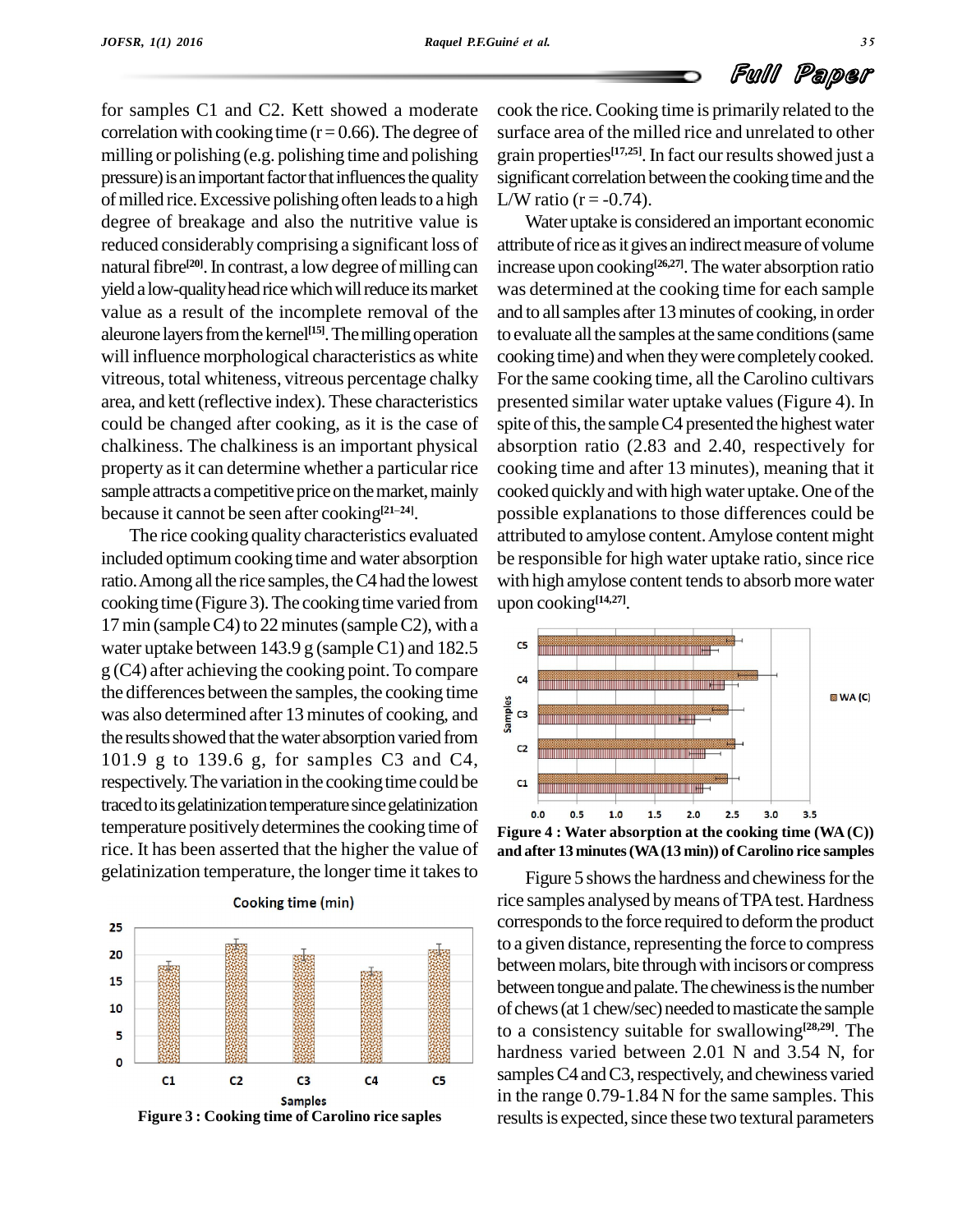



are intrinsically related, also as demonstrated by the strong correlation found between the hardness and the chewiness  $(r=0.92)$  (correlation significant at the 0.05 level).

The textural properties resilience, springiness and cohesiveness are represented in Figure 6.

Cohesiveness represents the internal forces in the food, which maintain the sample cohesive and corresponds to the degree to which the sample deforms before rupturing when biting with the molars. Springiness is how well a product physically springs back to the original shape after being deformed by partial compression. Resilience is the strain energy per unit volume to a limit of proportionality, i.e. the energy used **Adhesiveness** (Ns) when applying a force to amaterial without occurring rupture, with or without any residual strain<sup>[28,29]</sup>. The values of resilience varied from 20.84% (sample C1) to  $32.41\%$  (sample C5), while the values of springiness varied between 65.47% (sample C4) and 85.91% (sampleC2), and the values of cohesiveness varied in the range 58.70-77.8% for samples C4 and C5, respectively. In general the samples showed a high springiness and cohesiveness, with sample C4 presenting  $\frac{1}{12}$ the lowest values. Cohesiveness was found strongly correlated with other variables, namely the ratio length/ width ( $r = -0.94$ , correlation significant at the 0.01 level),



**Figure 6 : Cohesiveness, springiness and resilience of Carolino rice samples**

cooking time ( $r = 0.71$ ), hardness ( $r = 0.66$ ), resilience  $(r=0.74)$ , springiness  $(r=0.74)$  and chewiness (0.85). In this way, cohesiveness tends to be higher for rice grains which are more spherical and it increases with increasing cooking time.

Figure 7 shows the values of adhesiveness for the rice samples analysed. Adhesiveness is related to the force required to remove the material that adheres to a specific surface, such as lips, palate or teeth **[28]**. The Carolino rice when cooked is expected to be sticky, and therefore it is not surprising the high values for adhesiveness registered, varying between 4.58 N.s and 8.45 N.s (absolute values), for most of the samples, with just one exception, sample C4, which showed a very low absolute value of adhesiveness (1.47). Adhesiveness was found strongly negatively correlated with vitrea whiteness  $(r = -0.94,$  correlation significant at the 0.01 level), with cooking time  $(r = -0.75)$  and cohesiveness  $(r = -0.74)$ . This signifies that with increasing cooking time and for more cohesive samples, the adhesiveness is more negative, and therefore more adhesive.



The extrusion force measures the kernel resistance to extrusion after cooking<sup>[19]</sup>, and is presented in Figure 8 for the samples at study. The lowest value was registered for sample C1  $(0.34 \text{ kg/m}^2)$  and the highest for sample C3 (0.45 kg/m<sup>2</sup>). The sample C3 showed the highest value for extrusion force and also for hardness in the TPA compression test. The extrusion force was found strongly correlated with rice kernel length ( $r = 0.80$ ).

The textural properties of cooked rice are greatly influenced by the ratio between amylose and The textural properties of cooked rice are greatly<br>influenced by the ratio between amylose and<br>amylopectin, as well as by the pattern of  $\alpha$ -amylolysis<sup>[30]</sup>. amylopectin, as well as by the pattern of  $\alpha$ -amylolysis<sup>[30]</sup>.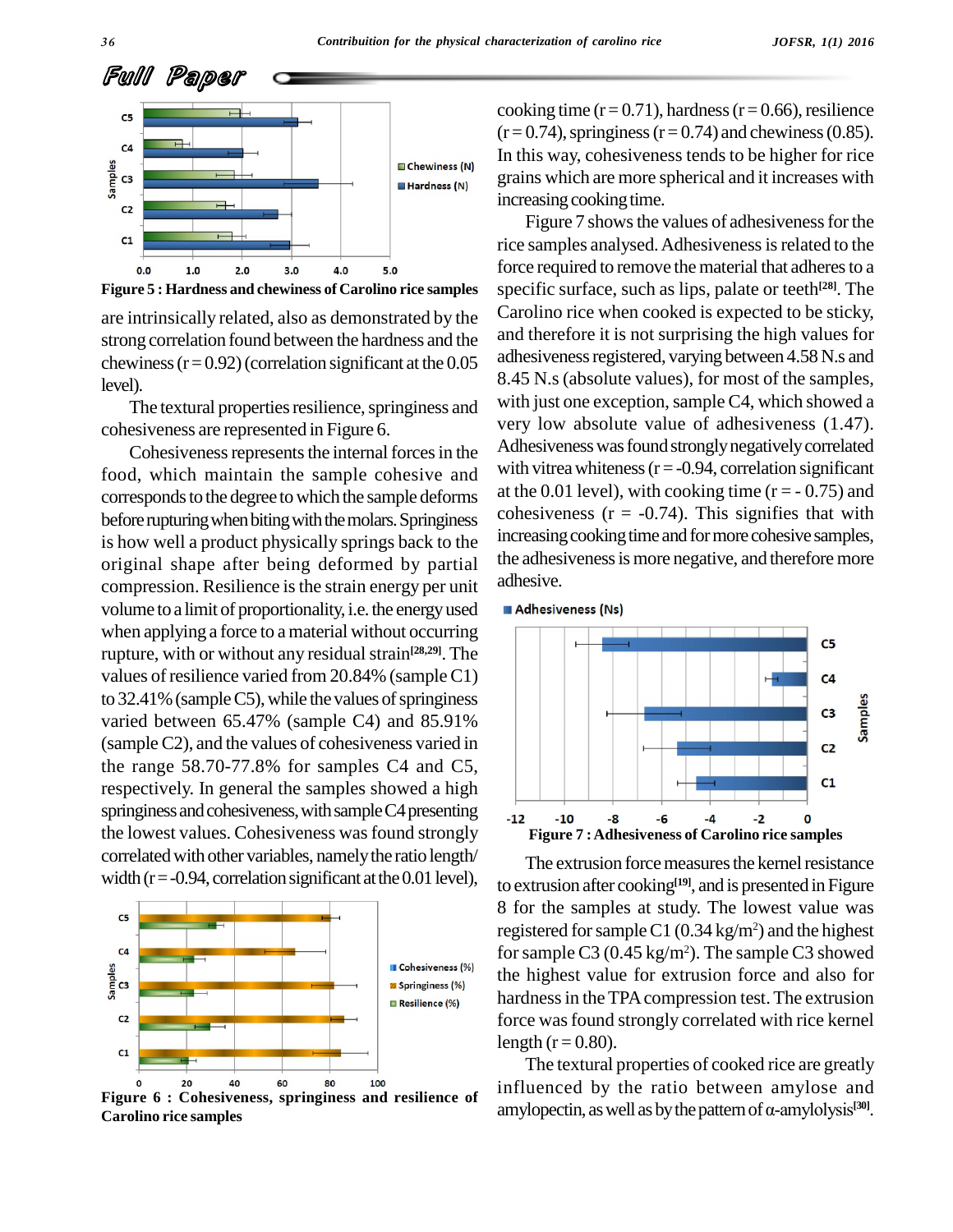Also the degree of milling was found to have influence on the texture of rice<sup>[31]</sup>. Soaking is an essential process [3] to diffuse water inside rice grain and it improves the palatability of cooked rice, however, the conditions for this processmayinfluence cooked rice texture **[32]**.



#### **CONCLUSIONS**

Generally it could be concluded that the Carolino rices evaluated are classified as long type-A rice, which is agood characteristic to thePortuguese trade, because long kernel rices are market leaders due to consumers wishes and needs. Furthermore, they presented high values of whiteness, which is also valued commercially. The Carolino rice samples evaluated showed differences considering the colour characteristics, mainly in the total whiteness, plastered area and % vitrea. The sample C2 exhibited weak physical characteristics, especially milling recoveries, due to the high incidence of chalkiness or plastered area.

Generally, the textural properties of the Carolino rice cultivars tested were similar, but the C4 cultivar presented some distinguished characteristics, being less hard, less cohesive, less elastic and less adhesive. Finally, the C4 sample cooked in less time and absorbed a higher quantity of water when it was cooked.

#### **REFERENCES**

- [1] M.Clavero, V.López, N.Franch, Q.Pou-Rovira, J.M.Queral; Agric.Ecosyst.Environ., **213**, 39 **(2015)**.
- **[2]** K.Jabran, B.S Chauhan; Crop Prot., **78**, 151

**(2015)**.

- **[3]** T.Tsuruta, M.Yamaguchi, S.Abe, K.Iguchi; Fish.Sci., **77**, 95 **(2010)**.
- **[4]** R.Chatthongpisut, S.J.Schwartz,J.Yongsawatdigul; FoodChem., **188**, 99 **(2015)**.
- **[5]** S.A.Mir, S.J.D.Bosco; FoodChem., **157**, 448 **(2014)**.
- **[6]** Z.A.Syahariza, S.Sar, J.Hasjim, M.J.Tizzotti, R.G.Gilbert; FoodChem., **136**, 742 **(2013)**.
- **[7]** P.Van Hung, H.T.Chau, N.T.L.Phi; FoodChem., **191**, 74 **(2016)**.
- **[8]** J.L.F.Monks, N.L.Vanier, J.Casaril, R.M.Berto, M.Oliveira, C.B.Gomes, M.P.Carvalho, A.R.G.Dias, M.C.Elias; J.FoodCompos.Anal., **30**, 73 **(2013)**.
- **[9]** F.F.Paiva, N.L.Vanier, J.D.J.Berrios, J.Pan, F.A.Villanova, G.Takeoka, M.C.Elias; J.FoodCompos.Anal., **35**, 10 **(2014)**.
- **[10]** F.F.Paiva, N.L.Vanier, J.D.J.Berrios, V.Z.Pinto, D.Wood,T.Williams,J.Pan, M.C.Elias; FoodChem., **191**, 105 **(2016)**.
- **[11]** V.Todorovic, I.R.Redovnikovic, Z.Todorovic, G.Jankovic, M.Dodevska, S.Sobajic; J.FoodCompos.Anal., **41**, 137 **(2015)**.
- **[12]** CAC, Codex stan 198, Codex Alimentarius Commission, **(1996)**. [12] CAC, Codex stan 198, Codex Alimentarius<br>Commission, (1996).<br>[13] Dec-Lei 62, pp., 1689–1692 in Diário da Repíblica
- 1<sup>a</sup> Série, nº 93, (**2000**). mmission, (**1996**).<br>c-Lei 62, pp., 1689<br>ª Série, nº 93, (**20**0
- **[14]** A.O.Oko, B.E.U.B.Ubi, D.Damdaba, FoodPublicHealth, **2**, 43 **(2012)**.
- **[15]** J.Wu,J.Chen, W.Liu, C.Liu,Y.Zhong, D Luo, Z.Li, X.Guo; FoodChem., **191**, 28 **(2016)**.
- **[16]** R.Thirumdas, R.R.Deshmukh, U.S.Annapure; Innov.FoodSci.Emerg.Technol., **31**, 83 **(2015)**.
- [17] R.J.Hsu, H.-J.Chen, S.Lu, W.Chiang; J.CerealSci., **65**, 154 **(2015)**.
- [18] EC, Regulation  $N^{\Omega}$  2580, European Commission, **(1988)**.
- **[19]** ISO-11747, International Standard Organization, **(2012)**.
- **[20]** K.S.Prakash, C.Someswararao, S.K.Das; Innov.FoodSci.Emerg.Technol., **22**, 175 **(2014)**.
- **[21]** C.Chen, J.Huang, L.Zhu, F.Shah, L.Nie, K.Cui, S.Peng; FieldCropsRes., **151**, 85 **(2013)**.
- **[22]** C.Sun,T.Liu,C.Ji, M.Jiang,T.Tian, D.Guo,L.Wang, Y.Chen, X.Liang; J.Cereal Sci., **60**, 426 **(2014)**.
- **[23]** Z.Wang, H.Li, X.Liu, Y.He, H.Zeng; PlantPhysiol.Biochem., **89**, 76 **(2015)**.
- **[24]** L.Zhou, S.Liang, K.Ponce, S.Marundon, G.Ye, X.Zhao; FieldCropsRes., **172**, 1 **(2015)**.